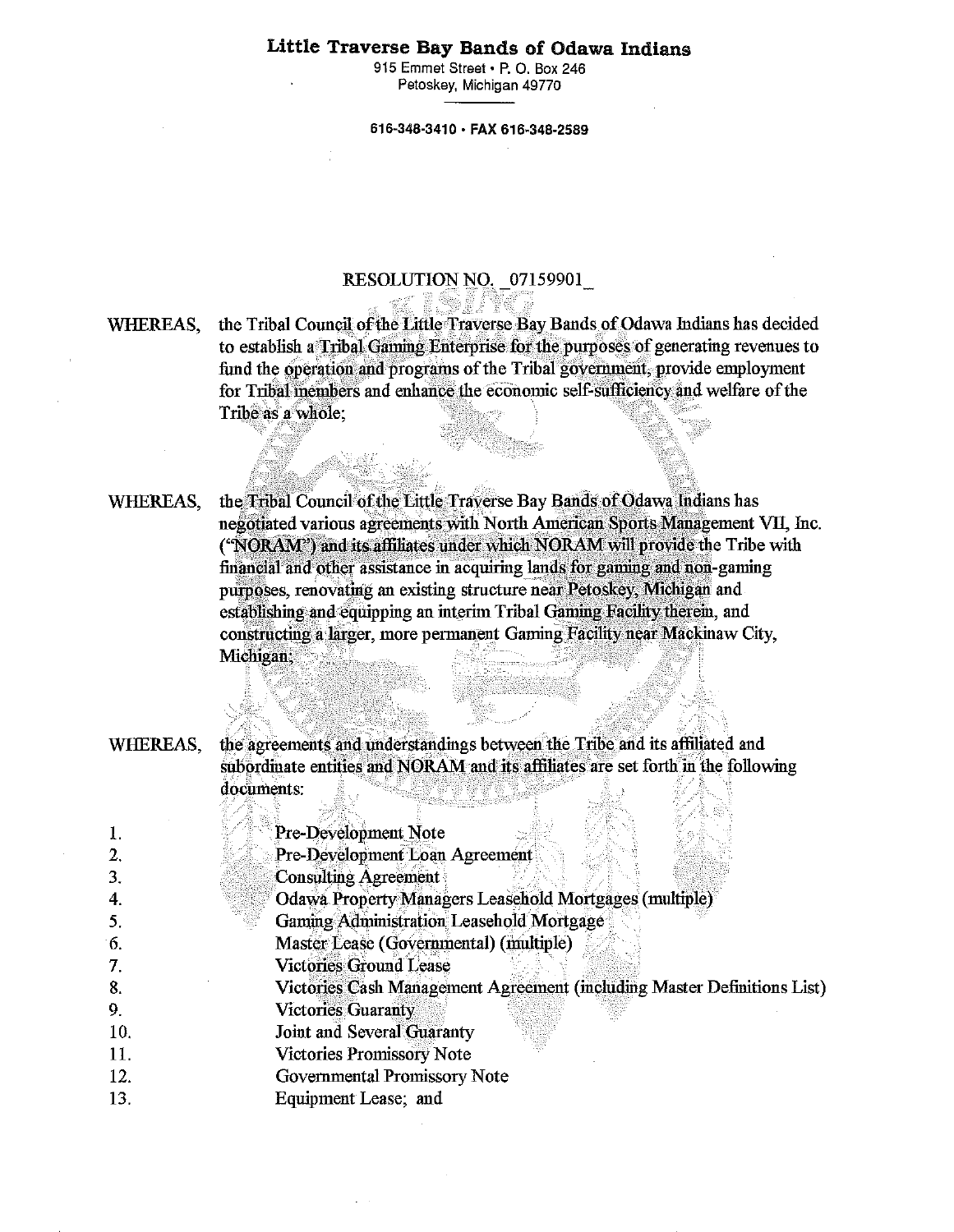- WHEREAS, the foregoing documents create remedies in favor of NORAM based upon a waiver of the sovereign immunity of the Tribe and its subordinate entities, and the Tribal Council has determined that the best interests of the Tribe require that the Tribal Gaming Administration and Odawa Property Managers be authorized to waive their respective sovereign immunity only to the extent set forth in the foregoing documents,
- WHEREAS, the Tribal Council has reviewed the documents in which the various agreements and understandings between the Tribe and its affiliated and subordinate entities and NORAM and its affiliates, and has determined that those documents accurately reflect the agreements and understandings of the parties and that execution of those documents would be in the best interests of the Tribe, and
- WHEREAS, in order to complete the closing of the financing it has become necessary to sign revised versions of the Cash Management Agreement and the Escrow Agreement as mentioned above and to sign a new Escrow Agreement for the Victories Ground Lease and Leasehold Mortgage and a new Financing Letter Agreement.

## NOW, THEREFORE, BE IT HEREBY RESOLVED as follows:

1. The Tribal Chairperson, or in his absence, the Vice-Chairperson, hereby is authorized to execute the new documents identified above;

2. The Tribal Chairperson, or in his absence, the Vice-Chairperson, hereby is authorized to execute such other documents and agreements as may be necessary to effectuate the closing of the transactions memorialized in the documents identified above, so long as any such ancillary documents do not alter the terms or substance of the documents identified above, or impose any additional liability or obligation upon the Tribe or any affiliated or subordinate entity of the Tribe other than to execute and deliver the documents identified above;

3. The Tribal Council recommends to the Tribal Gaming Administration that it authorize the execution, and proceed to execute, those of the foregoing documents and agreements to which the Tribal Gaming Administration is a party;